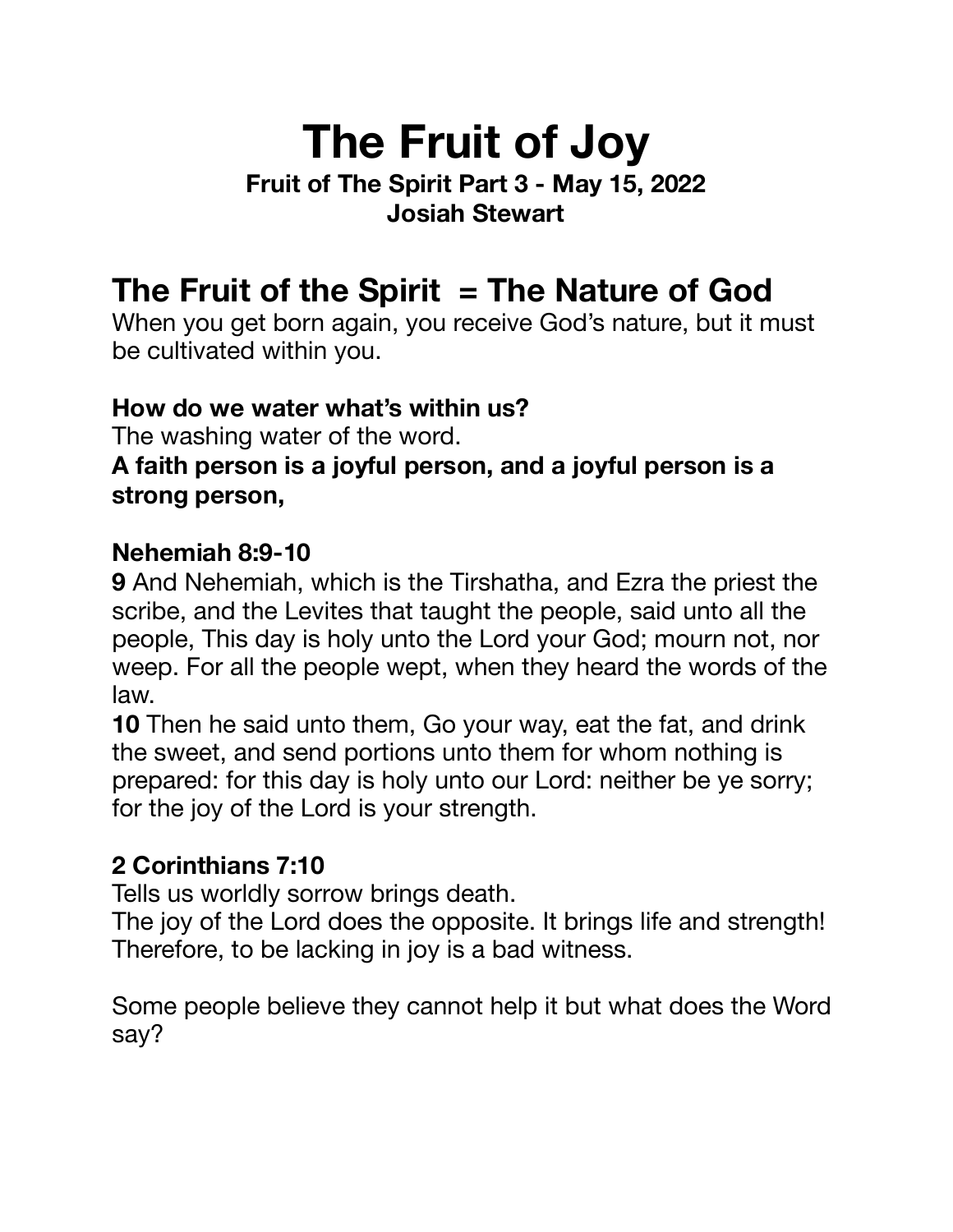#### **Matthew 5:11-12**

**11** Blessed are ye, when men shall revile you, and persecute you, and shall say all manner of evil against you falsely, for my sake. **12** Rejoice, and be exceeding glad: for great is your reward in heaven: for so persecuted they the prophets which were before you.

If he told us to rejoice, it must be a choice. (Regardless of how one feels.)

#### **1 Thessalonians 5:16**

Rejoice evermore.

#### **Philippians 4:4 KJV**

Rejoice in the Lord always: and again I say, Rejoice.

#### **Philippians 4:4 BBE**

Be glad in the Lord at all times, again I say, be glad. Paul was in prison when he wrote this. Jesus, for the joy that was set before Him, endured the cross...Therefore, we are without excuse. Just as natural babies are very feeling conscious, spiritual babies are the same way, but God expects us to grow and mature. We're commanded to live by faith, not feelings. Joy is the attitude of faith!

## **Romans 5:13**

Now the God of hope fill you with all joy and peace in believing, that ye may abound in hope, through the power of the Holy Ghost.

*"Your celebration is a demonstration of your expectation." - Rev. Mark Hankins*